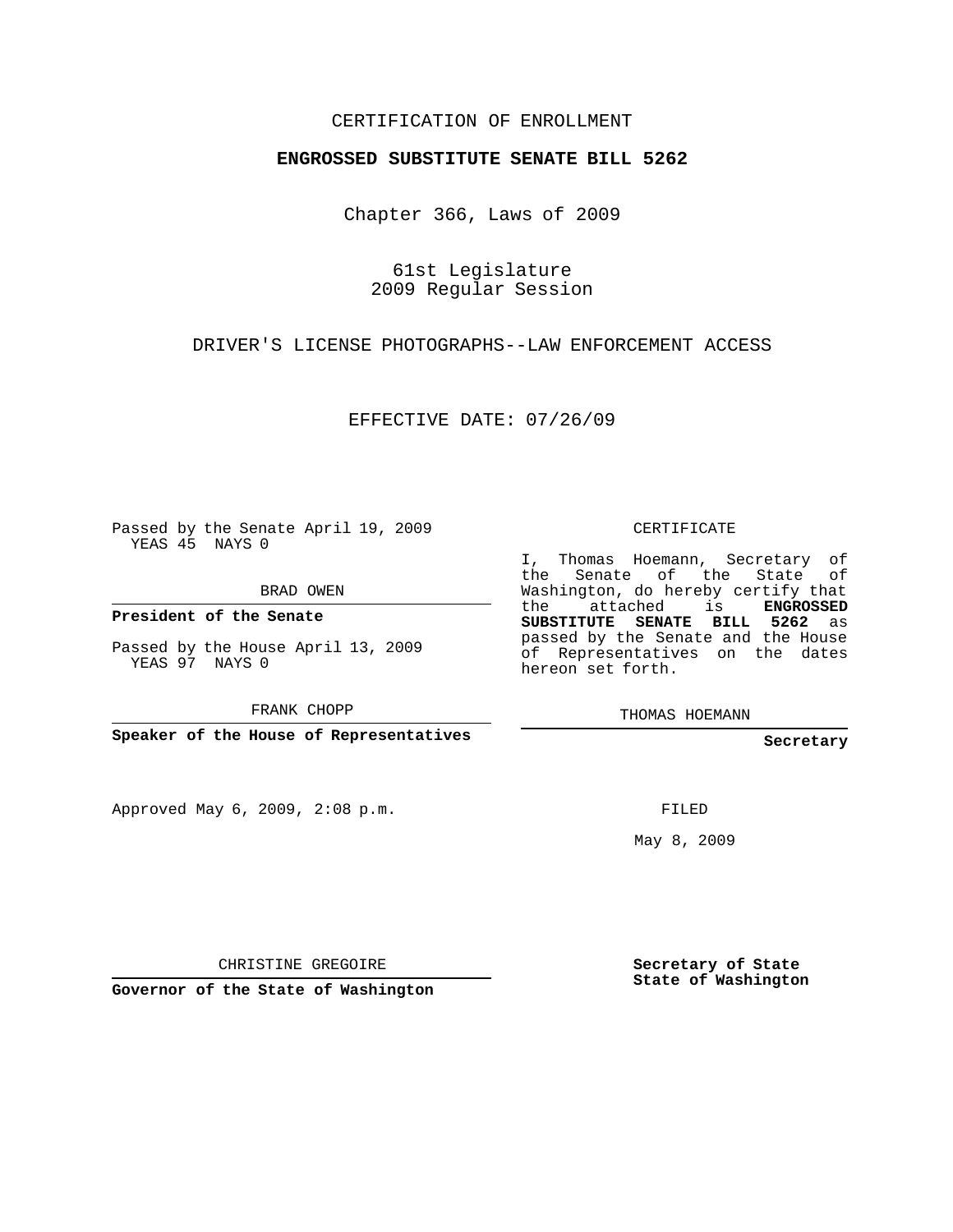## **ENGROSSED SUBSTITUTE SENATE BILL 5262** \_\_\_\_\_\_\_\_\_\_\_\_\_\_\_\_\_\_\_\_\_\_\_\_\_\_\_\_\_\_\_\_\_\_\_\_\_\_\_\_\_\_\_\_\_

\_\_\_\_\_\_\_\_\_\_\_\_\_\_\_\_\_\_\_\_\_\_\_\_\_\_\_\_\_\_\_\_\_\_\_\_\_\_\_\_\_\_\_\_\_

AS AMENDED BY THE HOUSE

Passed Legislature - 2009 Regular Session

## **State of Washington 61st Legislature 2009 Regular Session**

**By** Senate Judiciary (originally sponsored by Senators Kline, Brandland, and Shin)

READ FIRST TIME 02/18/09.

 1 AN ACT Relating to law enforcement and court access to driver's 2 license photographs for the purposes of identity verification; and 3 reenacting and amending RCW 46.20.118.

4 BE IT ENACTED BY THE LEGISLATURE OF THE STATE OF WASHINGTON:

 5 **Sec. 1.** RCW 46.20.118 and 2005 c 274 s 307 and 2005 c 246 s 23 are 6 each reenacted and amended to read as follows:

 (1) The department shall maintain a negative file. It shall contain negatives of all pictures taken by the department of licensing 9 as authorized by ((RCW-46.20.070-through-46.20.119)) this chapter. Negatives in the file shall not be available for public inspection and copying under chapter 42.56 RCW.

12 (2) The department may make the file available to official 13 governmental enforcement agencies to assist in the investigation by the 14 agencies of suspected criminal activity <u>or for the purposes of</u> 15 verifying identity when a law enforcement officer is authorized by law 16 to request identification from an individual.

17 (3) The department shall make the file available to the office of 18 the secretary of state, at the expense of the secretary of state, to 19 assist in maintenance of the statewide voter registration database.